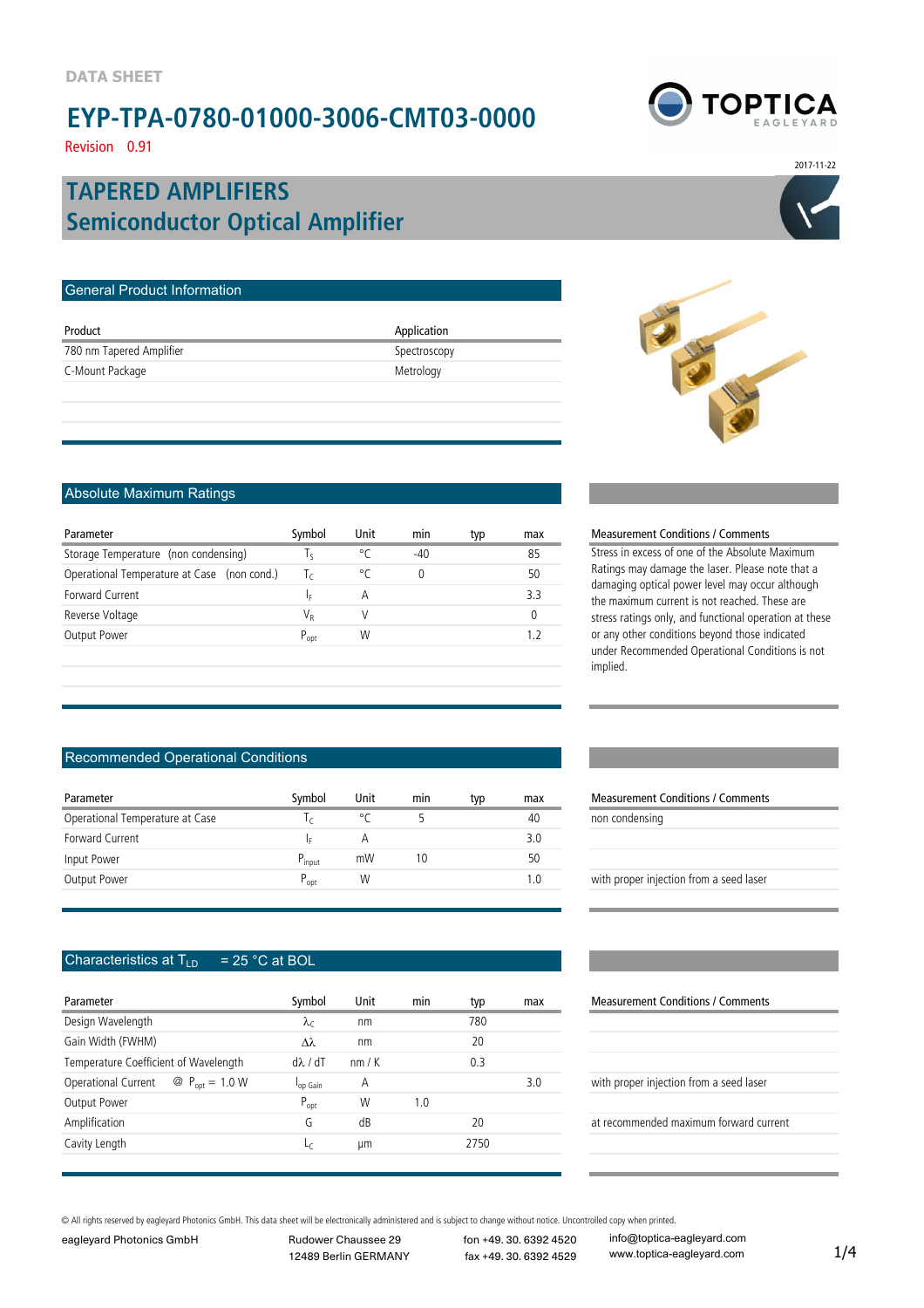Revision 0.91

## **Semiconductor Optical Amplifier TAPERED AMPLIFIERS**

| Characteristics at $T_{\text{LD}}$<br>$= 25 °C$ at BOL<br>cont'd |                            |         |     |            |              |  |  |
|------------------------------------------------------------------|----------------------------|---------|-----|------------|--------------|--|--|
|                                                                  |                            |         |     |            |              |  |  |
| Parameter                                                        | Symbol                     | Unit    | min | typ        | max          |  |  |
| Reflectivity at Front Facet                                      | $R_{\rm ff}$               |         |     | $3.10 - 4$ | $1 - 10 - 3$ |  |  |
| Reflectivity at Rear Facet                                       | $R_{rf}$                   |         |     | $3.10 - 4$ | $1 - 10 - 3$ |  |  |
| Input Aperture (at rear side)                                    | $d_{in}$                   | μm      |     | 3          |              |  |  |
| Output Aperture (at front side)                                  | $d_{out}$                  | μm      |     | 190        |              |  |  |
| Astigmatism                                                      | A                          | μm      |     | 600        |              |  |  |
| Input Divergence parallel $(1/e^2)$                              | $\Theta_{\text{in}}$       | $\circ$ |     | 23         |              |  |  |
| Input Divergence perpendicular $(1/e^2)$                         | $\Theta_{\ln 1}$           | $\circ$ |     | 41         |              |  |  |
| Output Divergence parallel (1/e <sup>2</sup> )                   | $\Theta_{\text{out}}$      | $\circ$ |     | 20         |              |  |  |
| Output Divergence perpendicular $(1/e^2)$                        | $\Theta_{\text{out}\perp}$ | $\circ$ |     | 41         |              |  |  |
| Beam quality factor                                              | M <sup>2</sup>             |         |     |            |              |  |  |
| Polarization                                                     |                            |         |     | TM         |              |  |  |
|                                                                  |                            |         |     |            |              |  |  |

# Measurement Conditions / Comments estimated at recommended maximum forward current E field perpendicular to junction plane

#### Typical Measurement Results



Performance figures, data and any illustrative material provided in this specification are typical and must be specifically confirmed in writing by eagleyard Photonics before they become applicable to any particular order or contract. In accordance with the eagleyard Photonics policy of continuous improvement specifications may change without notice.

© All rights reserved by eagleyard Photonics GmbH. This data sheet will be electronically administered and is subject to change without notice. Uncontrolled copy when printed.

12489 Berlin GERMANY fax +49. 30. 6392 4529

eagleyard Photonics GmbH Rudower Chaussee 29 fon +49. 30. 6392 4520



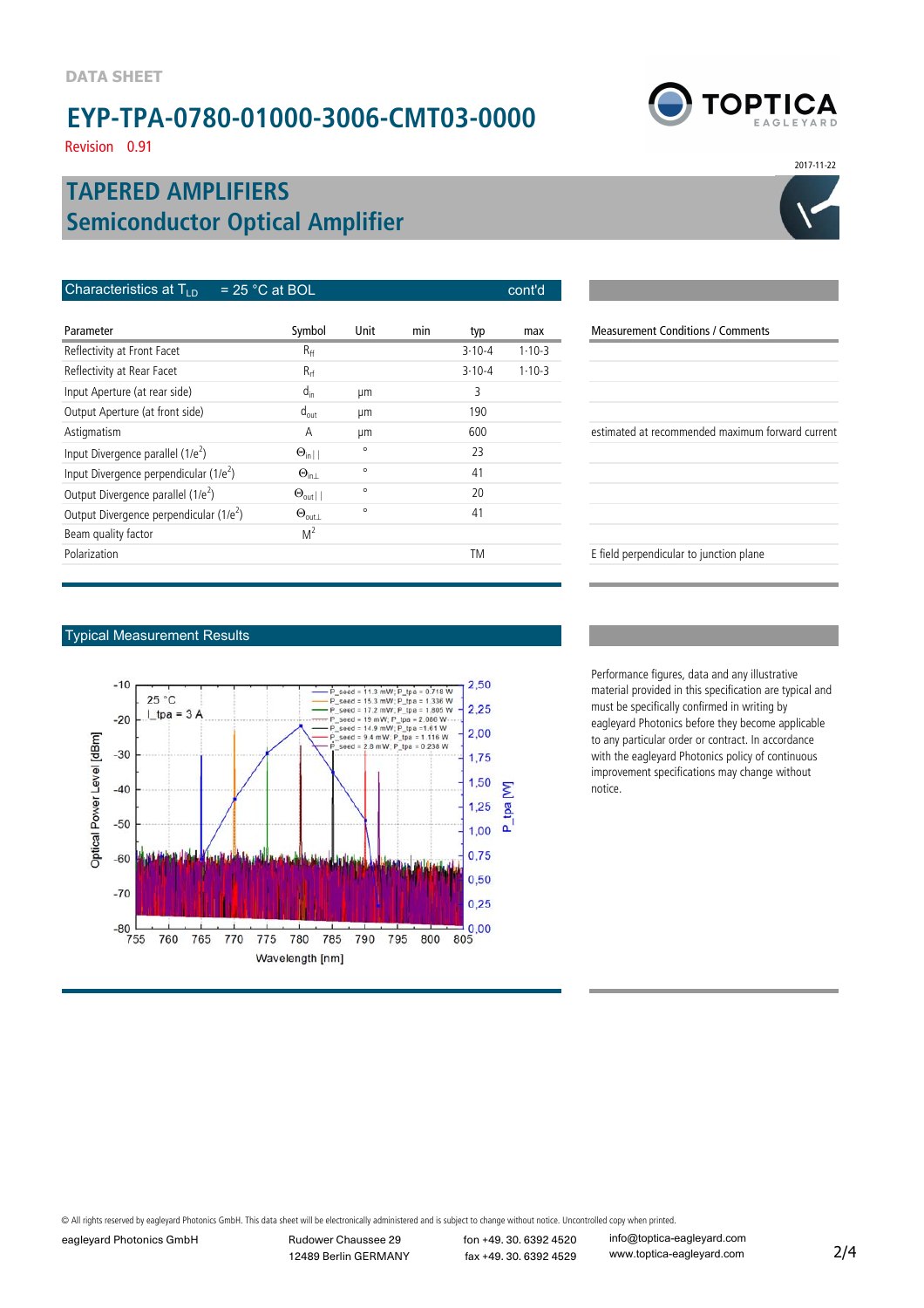

2017-11-22

Revision 0.91

## **Semiconductor Optical Amplifier TAPERED AMPLIFIERS**

| Package Dimensions       |        |               |      |      |      |                                          |
|--------------------------|--------|---------------|------|------|------|------------------------------------------|
| Parameter                | Symbol | Unit          | min  | typ  | max  | <b>Measurement Conditions / Comments</b> |
| Height of Emission Plane |        | mm            | 7.05 | 7.10 | 7.20 |                                          |
| C-Mount Thickness        |        | <sub>mm</sub> |      | 2.80 |      |                                          |
|                          |        |               |      |      |      |                                          |

#### Package Pinout

Mounting Wire Cathode (-) Housing Anode (+)



#### Package Drawings





© All rights reserved by eagleyard Photonics GmbH. This data sheet will be electronically administered and is subject to change without notice. Uncontrolled copy when printed.

eagleyard Photonics GmbH Rudower Chaussee 29 fon +49. 30. 6392 4520

12489 Berlin GERMANY fax +49. 30. 6392 4529

info@toptica-eagleyard.com www.toptica-eagleyard.com